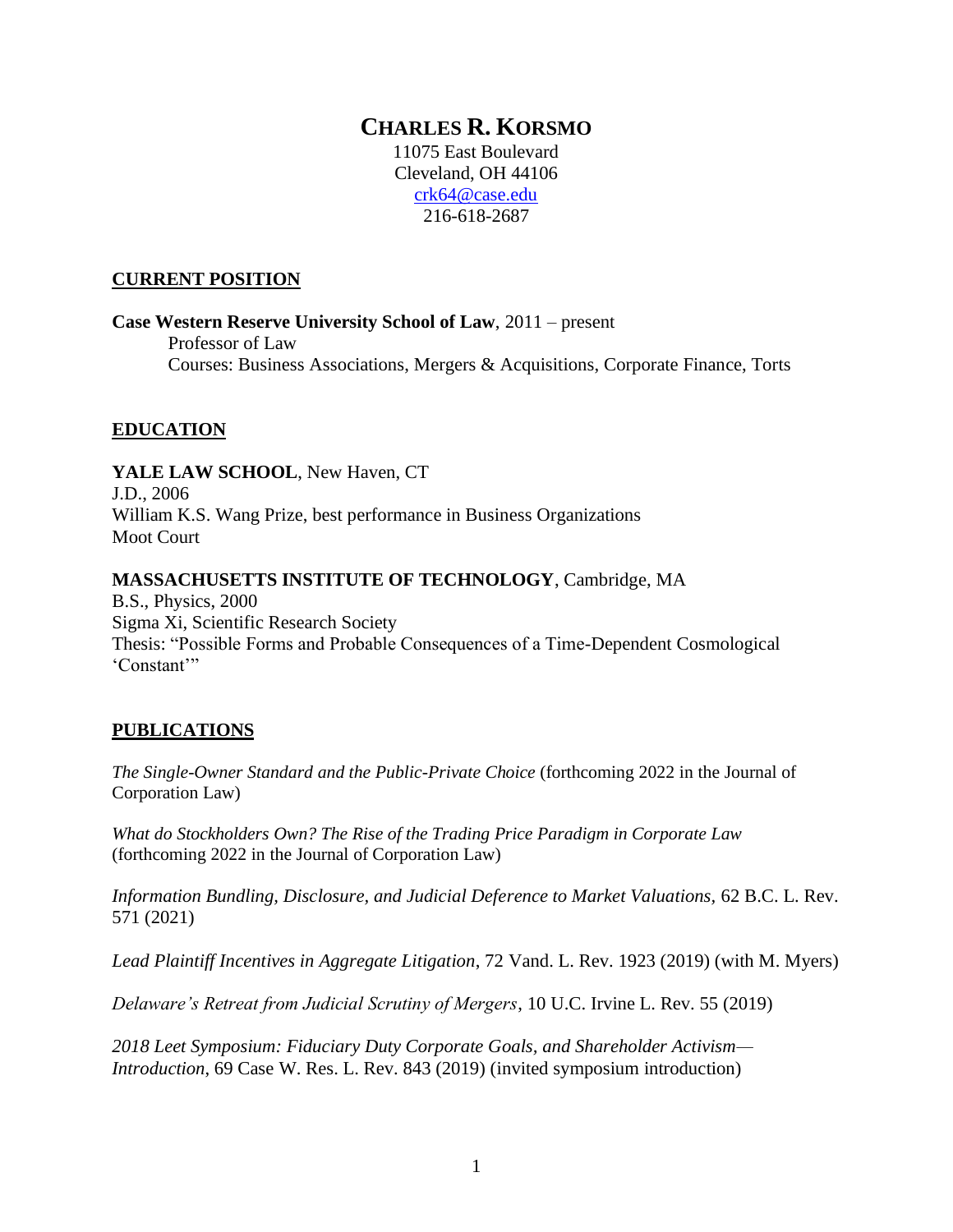*The Flawed Corporate Finance of* Dell *and* DFC Global, 68 Emory L.J. 221 (2018) (with M. Myers)

Cited:

- In re Stillwater Mining Company, 2019 WL 3943851 (Del. Ch. 2019)
- In re Appraisal of Columbia Pipeline Group, Inc., 2019 WL 3778370 (Del.) Ch. 2019)

*The Audience for Corporate Disclosure* 102 IOWA L. REV. 1581 (2017)

*Selling Stock and Selling Legal Claims: Alienability as a Constraint on Managerial Opportunism* 70 OK. L. REV. 215 (2017) (invited symposium article)

*Illegality and the Business Judgment Rule* (Research Handbook on Shareholder Litigation (Edward Elgar Publishing) (book chapter) (2017))

*Recent Developments in Stockholder Appraisal* (Research Handbook on Shareholder Litigation (Edward Elgar Publishing) (book chapter) (2017)) (with M. Myers)

*Reforming Modern Appraisal Litigation*, 41 DEL. J. OF CORP. L. 279 (2017) (with M. Myers)

Cited:

- In re Appraisal of Columbia Pipeline Group, Inc., 2019 WL 3778370 (Del.) Ch. 2019)
- Basho Technologies Holdco B, LLC v. Georgetown Basho Investors, LLC, 2018 WL 3326693 (Del. Ch. 2018)
- ACP Master, LTD. v. Sprint Corp. CA-8507-VCL (July 21, 2017)
- In re Appraisal of Dell, Inc. CA-9322-VCL (May 31, 2016)

*Interest in Appraisal*, 42 J. OF CORPORATION LAW 109 (2016) (with M. Myers)

Cited:

- In re Appraisal of Panera Bread Company, 2020 WL 506684 (Del. Ch. 2020)
- Glidepath Limited v. Beumer Corporation, 2019 WL 855660 (Del. Ch. 2019)
- In re Oxbow Carbon LLC Unitholder Litigation, 2018 WL 3655257 (Del. Ch. 2018)
- Verition Partners Master Fund Ltd. v. Aruba Networks, Inc., 2018 WL 2315943 (Del. Ch. 2018)

*The Reasonable Person Standard: A New Perspective on the Incentive Effects of a Tailored Negligence Standard*, 41 EUR. J. OF L. & ECON. 459 (2016)

*Aggregation by Acquisition: Replacing the Class Action with a Market for Legal Claims*, 101 IOWA L. REV. 1323 (2016) (with M. Myers)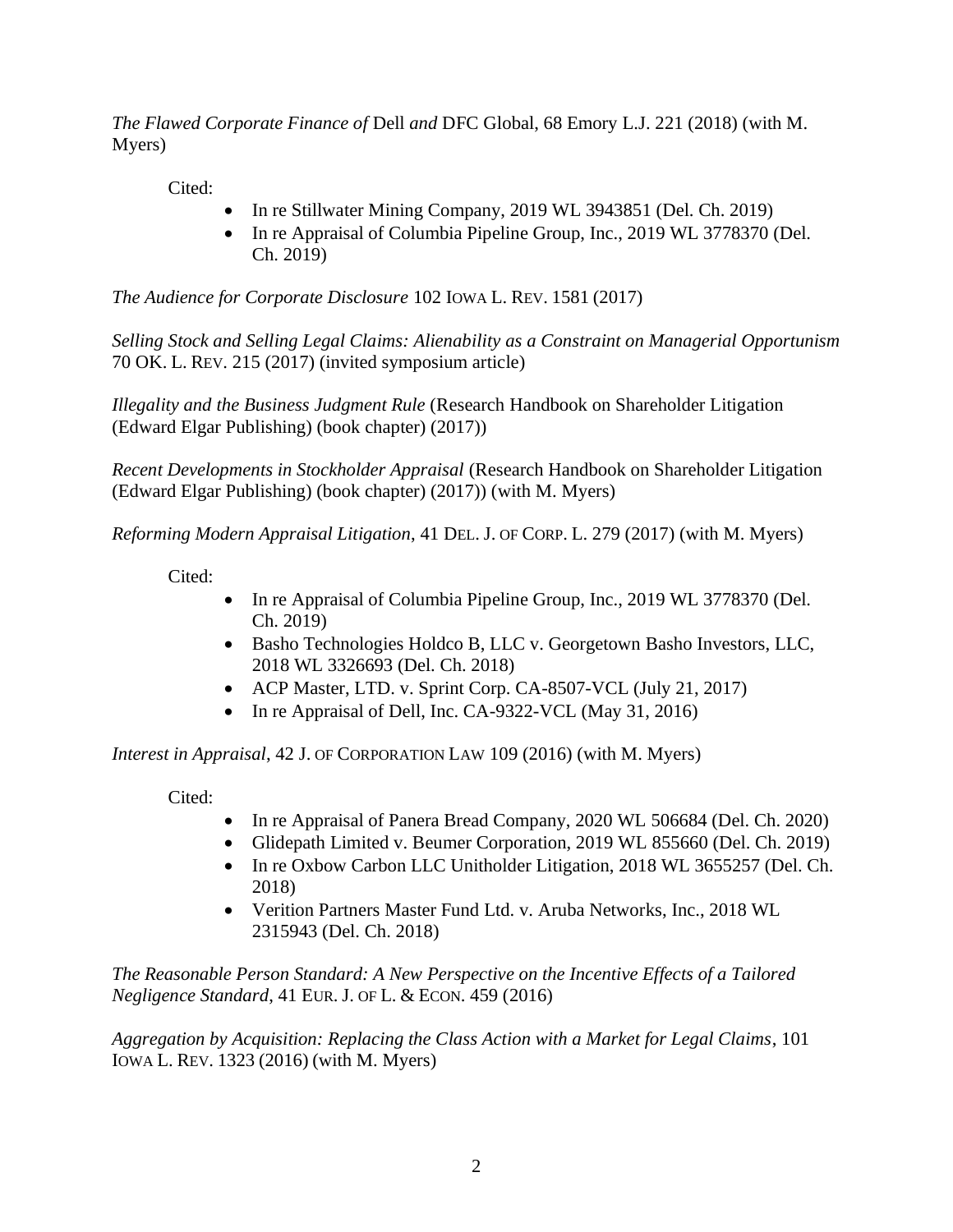*The Deterrence Value of Stockholder Appraisal* (with M. Myers), Research Handbook on Mergers & Acquisitions (Edward Elgar Publishing) (book chapter) (2016)

*Appraisal Arbitrage and the Future of Public Company M&A*, 92 WASH. U. L. REV. 1551 (2015) (with M. Myers)

Named as one of the top 10 corporate and securities articles of 2016 by *Corporate Practice Commentator* at Georgetown Law

Featured in the N.Y. Times, Wall Street Journal, Reuters, and Bloomberg.

Cited:

- In re Appraisal of Columbia Pipeline Group, Inc., 2019 WL 3778370 (Del.) Ch. 2019)
- Basho Technologies Holdco B, LLC v. Georgetown Basho Investors, LLC, 2018 WL 3326693 (Del. Ch. 2018)
- ACP Master, LTD. v. Sprint Corp. CA-8507-VCL (July 21, 2017)
- Merion Capital LP v. Lender Processing Services, CA-9320-VCL (Dec. 16, 2016)
- In re Appraisal of Dell, Inc., CA-9322-VCL (May 31, 2016)
- In re Appraisal of Dell, Inc., 2015 WL 4313206, Ruling on Motion to Dismiss (Del. Ch., Jul. 13, 2015)
- In re Appraisal of Dole Food Company, Inc., CA-9079-VCL, Ruling on Motion to Dismiss (Feb. 13, 2015);
- In re Ancestry.com, Inc. 2015 WL 68825 (Del. Ch., Jan. 5, 2015);
- Merion Capital LP v. BMC Software, Inc., 2015 WL 67586 (Del. Ch., Jan. 5, 2015);
- In re Orchard Ent. Stockholder Litig., 2014 WL 4181912 (Del. Ch., Aug. 22, 2014).

*Selected for reprint in* 58 Corporate Practice Commentator (2016)

*High-Frequency Trading: A Regulatory Strategy*, 48 U. RICH. L. REV. 523 (2014)

*Reprinted at* 47 Securities Law Review (2015)

*Market Efficiency and Fraud on the Market: The Danger of Halliburton, 18 LEWIS & CLARK L.* REV. 827 (2014)

*The Structure of Stockholder Litigation: When do the Merits Matter?* 75 OHIO ST. L. REV. 829 (2014) (with M. Myers)

Selected for 2013 Harvard/Yale/Stanford Junior Faculty Forum

Cited: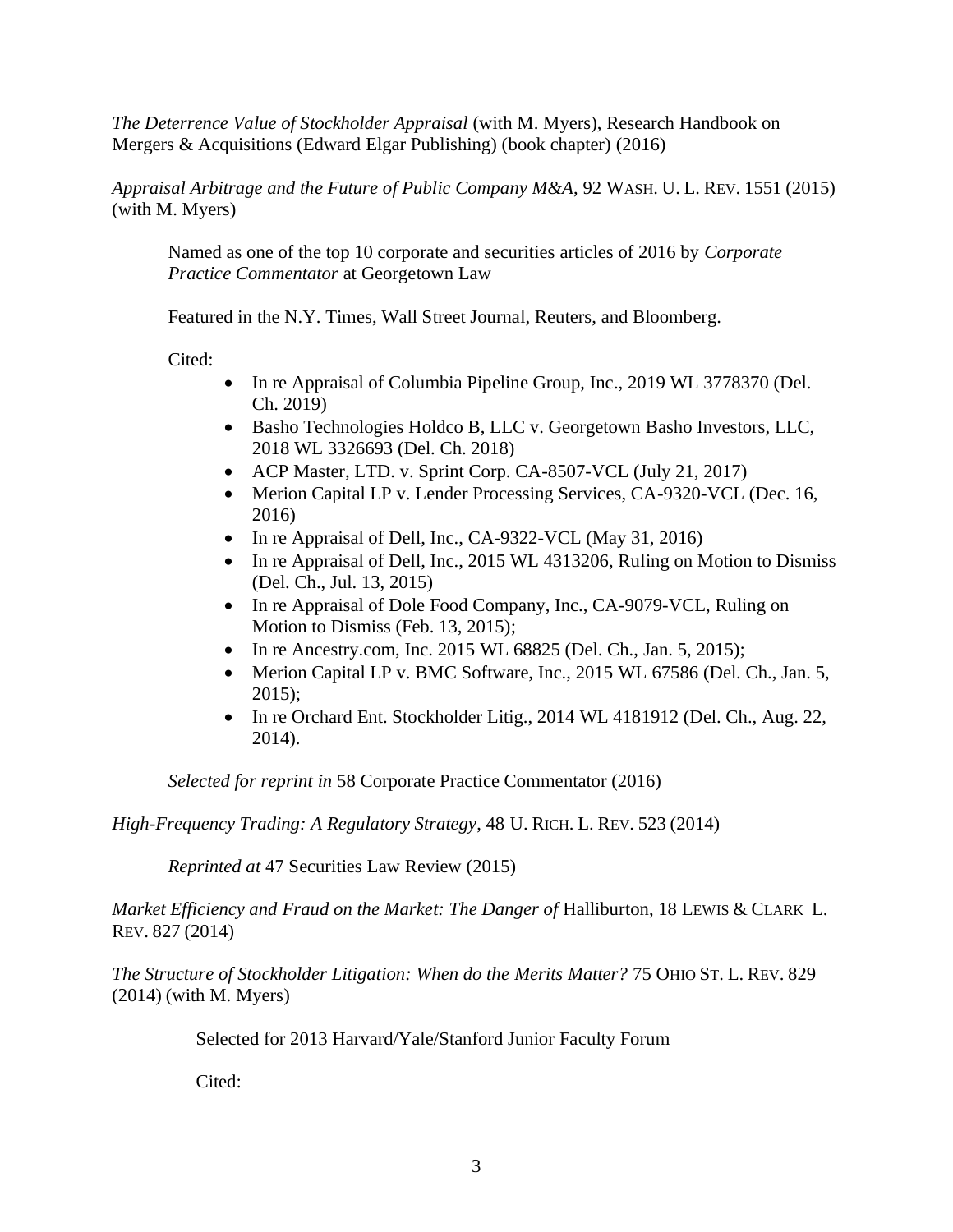• In re Appraisal of Dell, Inc., 2015 WL 4313206, Ruling on Motion to Dismiss (Del. Ch., Jul. 13, 2015)

*Competition and the Future of M&A Litigation*, 100 IOWA L. REV. BULL. 19 (2014) (with M. Myers)

Cited:

• In re Appraisal of Dell, Inc., 2015 WL 4313206, Ruling on Motion to Dismiss (Del. Ch., Jul. 13, 2015)

*Lost in Translation: Law, Economics, and Subjective Standards of Care in Negligence Law*, 118 PENN ST. L. REV. 285 (2013)

*Venture Capital and Preferred Stock*, 78 BROOK. L. REV. 1163 (2013)

*Mismatch: The Misuse of Market Efficiency in Market Manipulation Class Actions*, 52 WM & MARY L. REV. 1111 (2011)

Cited:

- Mielo v. Steak 'n Shake Operations, Inc., 897 F.3d 467 (3d Cir. 2018)
- Fezzani v. Bear, Stearns & Co. Inc., 716 F.3d 18 (2d Cir. 2013)

*The Financial Crisis and the Business Judgment Rule*, 17 THE CORPORATE GOVERNANCE ADVISOR 1, January/February 2009, at 9 (with Robert Giuffra, Jr.)

# **SELECTED PRESENTATIONS**

2020 Winter Deals Conference, "Synergies in Appraisal," Brigham Young University Law School, March 2020 (refereed submission)

2019 Corporate & Securities Litigation Workshop, "Synergies in Appraisal," Boston University Law School, September 2019 (refereed submission).

2019 Winter Deals Conference, "Lead Plaintiff Incentives in Aggregate Litigation," Brigham Young University Law School, March 2019 (refereed submission)

Mergers & Acquisitions 2019: Advanced Trends and Developments, "Trends in Appraisal," Practicing Law Institute, New York City, January 2019 (invited presentation)

2018 Winter Deals Conference, "*Corwin v. KKR* and the Retreat of Judicial Scrutiny of Mergers," Brigham Young University Law School, March 2018 (refereed submission)

2018 National Business Law Scholars Conference, "*Delaware's Retreat from Judicial Scrutiny of Mergers*," University of Georgia Law School, June 2018 (refereed submission)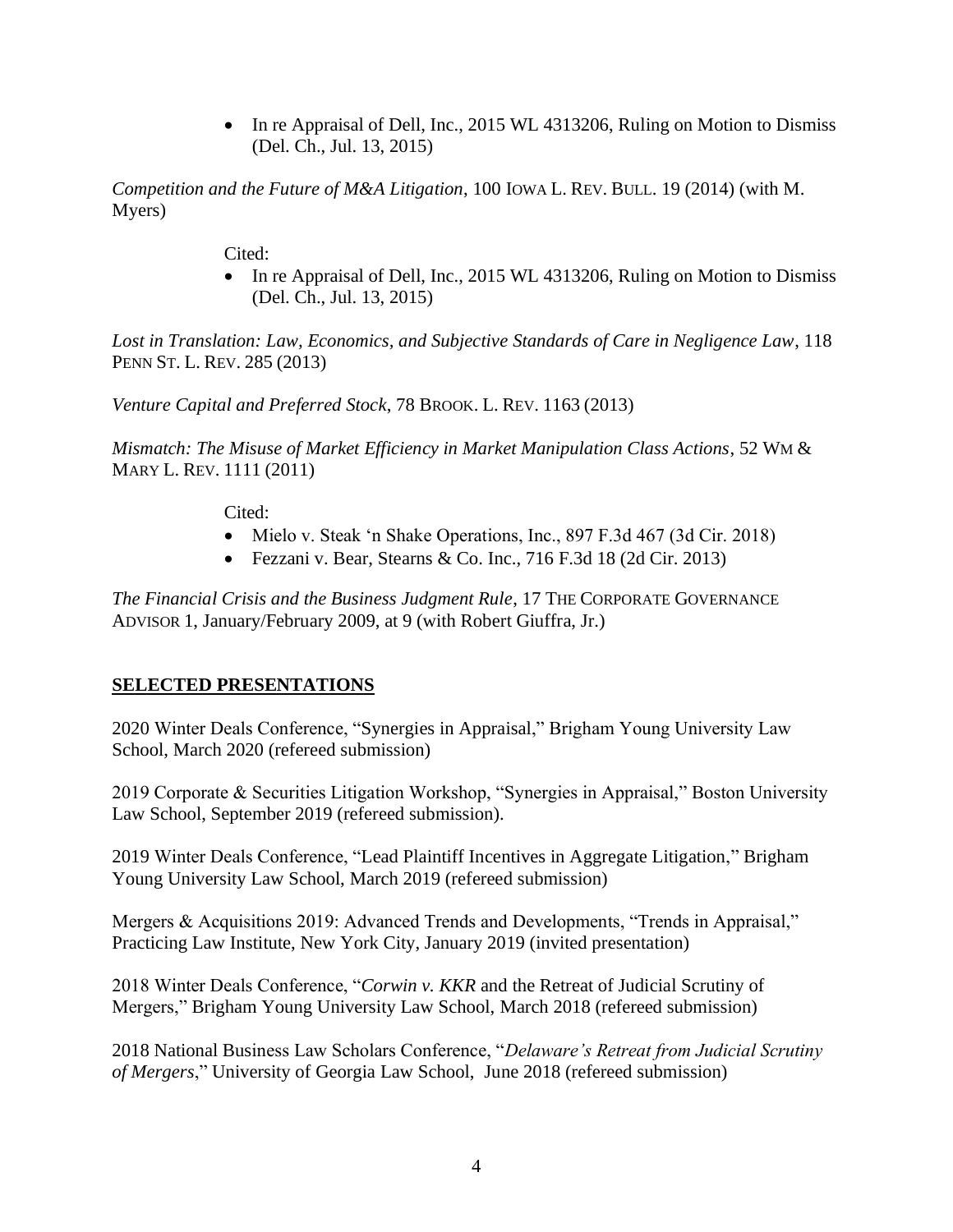Ohio Division of Securities, 2018 Ohio Securities Conference, "The 2008 Financial Crisis— What's Changed in 10 Years?," October 2018 (invited presentation)

Law & Business Seminar, "*Corwin v. KKR* and the Retreat of Judicial Scrutiny of Mergers," Vanderbilt Law School, October 2017.

Ohio Division of Securities, 2017 Ohio Securities Conference, "Internet Offerings, Crowdfundings, Peer-to-Peer Lending & Other Current Topics in Securities Offerings," October 2017.

Oklahoma Law Review 2016 Symposium, "Alienability of Stockholder Claims," University of Oklahoma Law School, November 2016.

2016 Corporate Securities Litigation Workshop, "Illegality and the Business Judgment Rule," University of Illinois Law School, September 2016.

2016 Corporate Securities Litigation Workshop, "A Snapshot of Contemporary Appraisal Litigation and Related Legal Developments," University of Illinois Law School, September 2016.

2016 National Business Law Scholars Conference, "Interest in Appraisal" University of Chicago Law School, June 2016.

2016 Federalist Society Junior Faculty Colloquium, "The Audience for Corporate Disclosure," Annapolis, Maryland, June 2016

American Association of Law Schools Annual Meeting, Securities Law Panel, "Aggregation by Acquisition: Replacing Class Actions with a Market for Legal Claims," Washington, D.C., January 2016

Case Downtown Series, "Appraisal Arbitrage and the Future of Public Company M&A," City Club of Cleveland, October 2015.

American Association of Law & Economics Annual Meeting, "Aggregation by Acquisition: Replacing Class Actions with a Market for Legal Claims," Columbia Law School, May 2015.

2015 New Voices in Civil Justice Workshop, "Aggregation by Acquisition: Replacing Class Actions with a Market for Legal Claims," Vanderbilt Law School, May 2015.

2015 Federalist Society Annual Conference, Young Legal Scholars' Paper Panel, "Aggregation by Acquisition: Replacing Class Actions with a Market for Legal Claims," Washington, D.C., January 2015.

2014 Corporate & Securities Litigation Workshop, "Aggregation by Acquisition: Replacing the Class Action with a Market for Legal Claims," University of Richmond Law School, October 2014.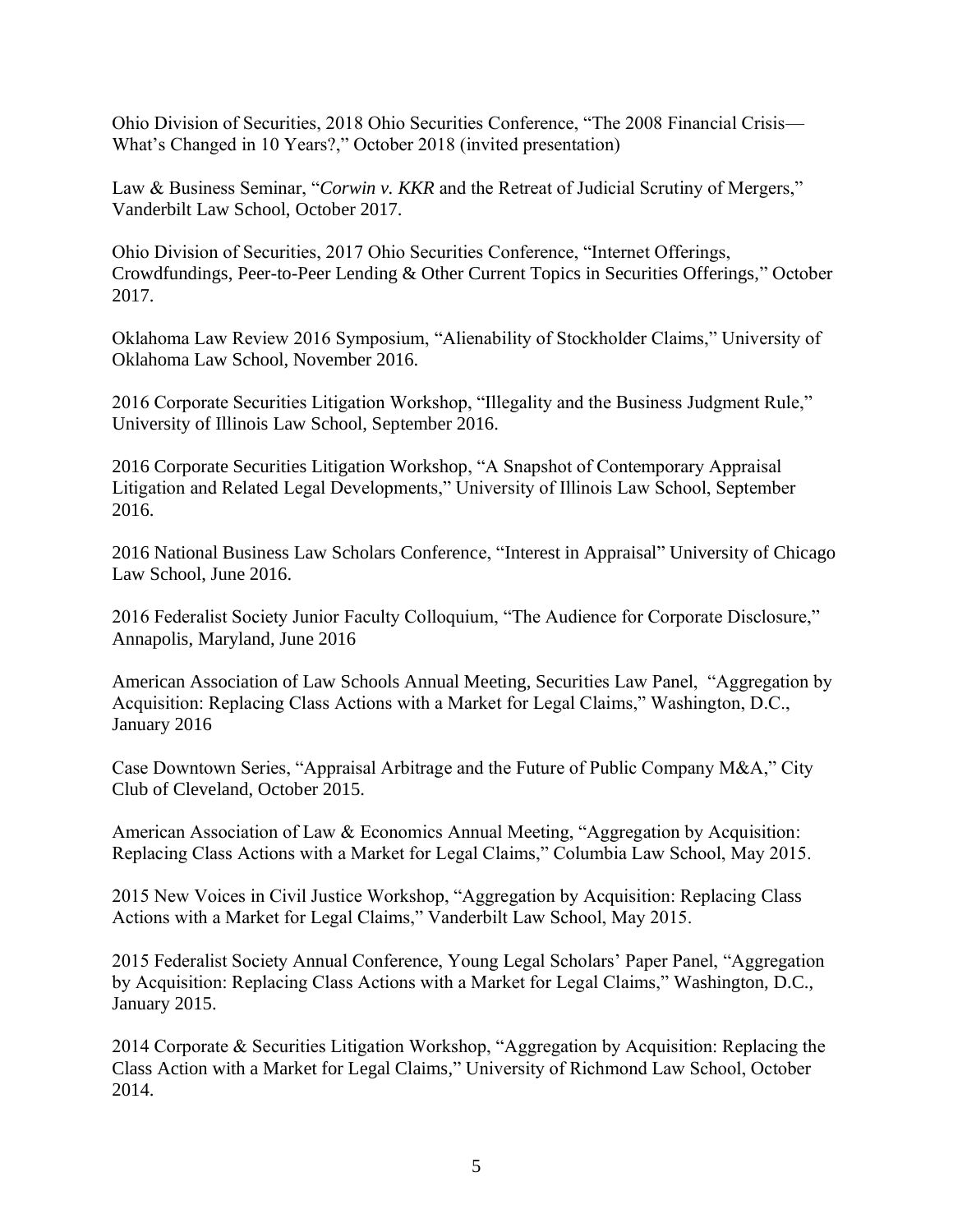American Association of Law & Economics Annual Meeting, "Appraisal Arbitrage and the Future of Public Company M&A," University of Chicago Law School, May 2014.

Faculty Workshop, "Market Efficiency and Fraud on the Market: The Danger of *Halliburton*" Ohio State University School of Law, February 2014

Faculty Workshop, "Do the Merits Matter in Shareholder Appraisal?" University of Western Ontario Faculty of Law, December 2013

2013 Corporate & Securities Litigation Workshop, "Do the Merits Matter in Shareholder Appraisal?" University of Illinois Law School, November 2013

Southeastern Association of Law Schools Annual Conference, "Venture Capital and Preferred Stock," August 2013.

Harvard/Stanford/Yale Junior Faculty Forum, "The Law and Economics of Merger Litigation: Do the Merits Matter in Shareholder Appraisal?" Yale Law School, June 2013

National Business Law Scholars Conference, "The Law and Economics of Merger Litigation: Do the Merits Matter in Shareholder Appraisal?" Ohio State Law School, June 2013.

2013 Federalist Society Junior Scholars Colloquium, "The Law and Economics of Merger Litigation: Do the Merits Matter in Shareholder Appraisal?" Warrenton, Virginia, June 2013.

American Association of Law & Economics Annual Meeting, "The Law and Economics of Merger Litigation: Do the Merits Matter in Shareholder Appraisal?" Vanderbilt Law School, May 2013.

Canadian Association of Law & Economics Annual Meeting, "Safer at Any Speed: A New Model of Skill in Accident Law," University of Toronto, October 2012.

Case Western Reserve University School of Law, Summer Scholarship Workshop, "Venture Capital and Preferred Stock," July 2012.

Case Western Reserve University School of Law, Summer Scholarship Workshop, "Safer at Any Speed: A New Model of Skill in Accident Law," June 2012.

National Business Law Scholars Conference, "Flexibility and Preferred Stock," June 2012.

American Association of Law & Economics Annual Meeting, "Safer at Any Speed: A New Model of Skill in Accident Law," Stanford Law School, May 2012.

Brooklyn Law School, Brown Bag Series, "Mismatch: The Misuse of Market Efficiency in Market Manipulation Class Actions," March 2010.

# **PROFESSIONAL EXPERIENCE**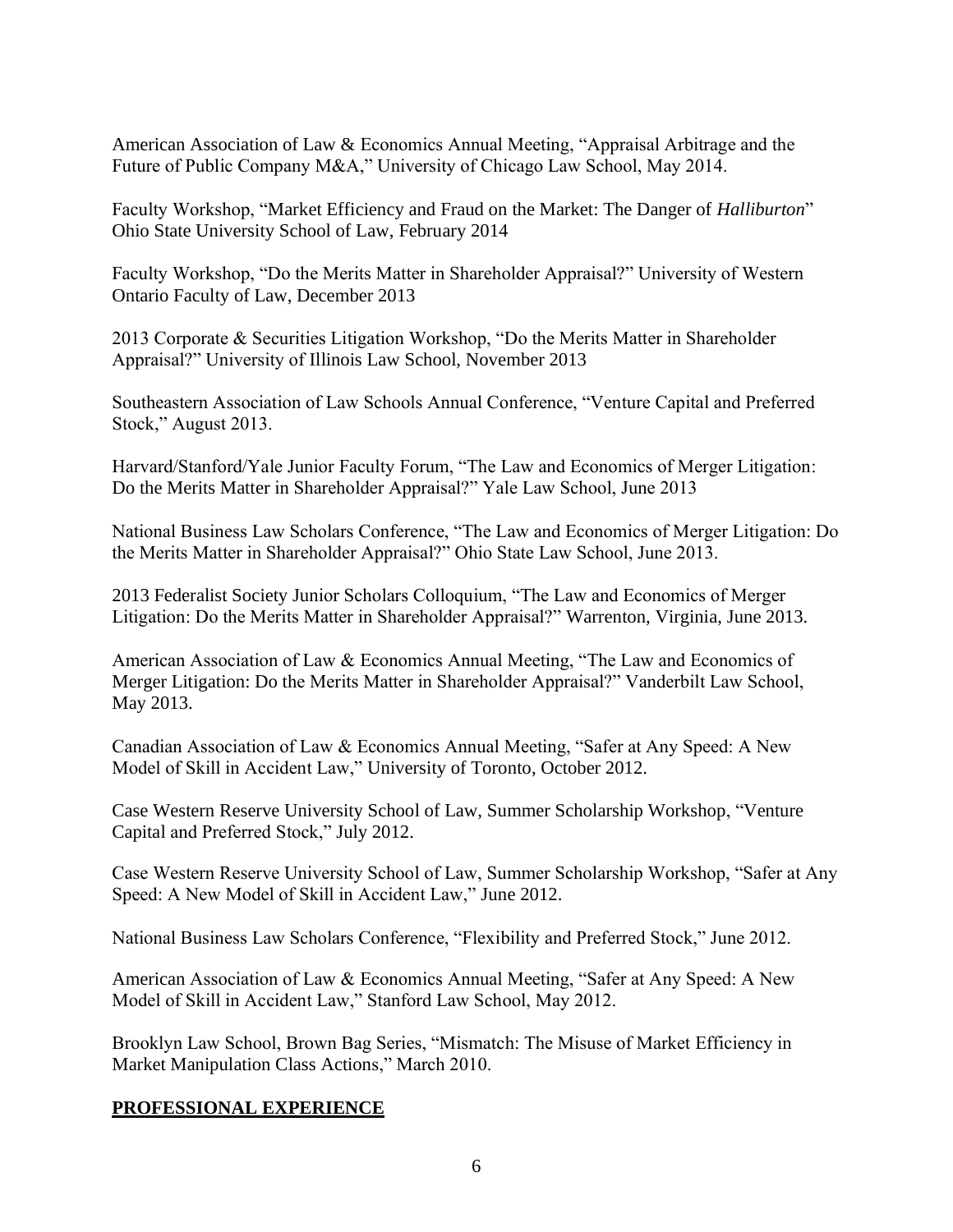| CASE WESTERN RESERVE UNIVERSITY SCHOOL OF LAW, Cleveland, OH<br>Professor                                                                                                                                         | 2017-present |
|-------------------------------------------------------------------------------------------------------------------------------------------------------------------------------------------------------------------|--------------|
| Courses in Torts, Business Associations, Mergers & Acquisitions, and Corporate Finance.                                                                                                                           |              |
| CASE WESTERN RESERVE UNIVERSITY SCHOOL OF LAW, Cleveland, OH<br><b>Associate Professor</b><br>Courses in Torts, Business Associations, and Corporate Finance. U.S. Director of the Canada-<br>U.S. Law Institute. | 2015-present |
| CASE WESTERN RESERVE UNIVERSITY SCHOOL OF LAW, Cleveland, OH<br><b>Assistant Professor</b><br>Courses in Torts, Business Associations, and Corporate Finance. U.S. Director of the Canada-<br>U.S. Law Institute. | 2011-2015    |
| <b>BROOKLYN LAW SCHOOL, Brooklyn, NY</b><br><b>Visiting Assistant Professor</b><br>Courses in Torts and Land Use Controls.                                                                                        | 2009-2011    |
| <b>SULLIVAN &amp; CROMWELL, New York, NY</b><br>Associate                                                                                                                                                         | 2007-2009    |
| HON. RALPH K. WINTER, JR., United States Court of Appeals for the Second Circuit<br>Judicial Clerk                                                                                                                | 2006-2007    |
| PROF. HENRY HANSMANN, Yale Law School<br><b>Research Assistant</b>                                                                                                                                                | 2005-2006    |
| <b>SULLIVAN &amp; CROMWELL, New York, NY</b><br>Summer Associate                                                                                                                                                  | Summer 2005  |
| PROF. ROBERTA ROMANO, Yale Law School<br><b>Research Assistant</b>                                                                                                                                                | 2004-2005    |
| LeBOEUF, LAMB, GREENE & MACRAE, Washington, D.C.<br><b>Summer Associate</b>                                                                                                                                       | Summer 2004  |
| <b>HOUSE SELECT COMMITTEE ON HOMELAND SECURITY, Washington, D.C.</b><br><b>Professional Staff Member</b>                                                                                                          | 2003         |
| HOUSE POLICY COMMITTEE, Washington, D.C.<br><b>Deputy Domestic Policy Director</b>                                                                                                                                | 2002-2003    |
| <b>ENVIRONMENTAL PROTECTION AGENCY, Washington, D.C.</b><br><b>Special Assistant</b>                                                                                                                              | 2001-2002    |